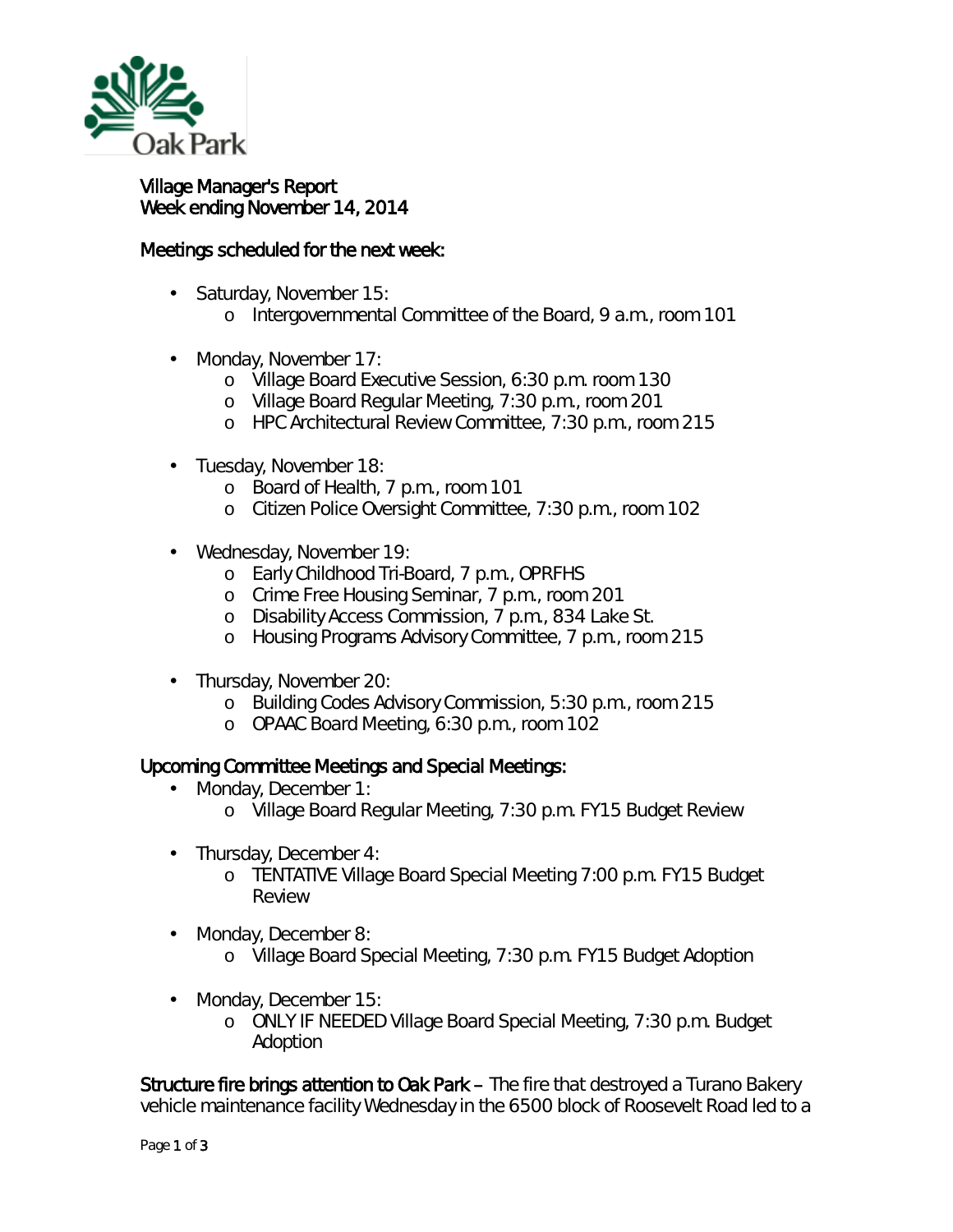precautionary neighborhood evacuation and garnered significant attention from the news media. The blaze, which began at about 2:15 p.m. was extinguished by about 7 p.m., but not before it had sent four Turano workers to the hospital, one with serious injuries, caused the evacuation of a nearby condominium building and several homes, and blocked the busy east-west corridor during rush hour. Thanks to the efforts of our Fire Department and firefighters from several neighboring communities who answered the three-alarm call, the fire was contained and only one home – the house directly across the alley behind the fire site – was damaged, but not significantly. ComEd turned off power to about 1,000 residents at the height of the blaze anticipating damage to their equipment in the alley behind the scene, but power was restored to everyone before midnight. While the investigation is still ongoing, workers told police the fire started when a propane tank thought to be empty released fuel, sparking an explosion and fire.

Preservation, environmental awards ceremony set – The Historic Preservation and Environment & Energy commissions will present their annual awards Thurs., Nov. 20 at the Nineteenth Century Club. The awards recognize those whose commitment to protecting our unique heritage and environment helps keep Oak Park such a vibrant and wonderful place for residents and visitors alike. The event will include the 2014 Preservation Award, Green Award and Cavalcade of Pride. [Click here to see the](http://www.oak-park.us/sites/default/files/historic-preservation/preservation-award-winners/postcard-invite-2014-revised.pdf)  [official invitation.](http://www.oak-park.us/sites/default/files/historic-preservation/preservation-award-winners/postcard-invite-2014-revised.pdf) While the event is open to the public, anyone wishing to attend is asked to RSVP to [aschell@oak-park.us.](mailto:aschell@oak-park.us)

Open enrollment begins – Open enrollment for the Village's 2015 insurance programs began this week and will continue through Nov. 22. Human Resources organized information sessions for both employees and retirees that included representatives of each of the service providers who were able to answer specific questions that an individual might have. Sessions were held at the Main Fire Station, Public Works Center and Village Hall, including a special session for the Police Department. The most significant change for 2015 is the addition of a new vision service plan. Enrollment is mostly all online this year through [the ADP portal,](https://workforcenow.adp.com/public/index.htm) a step that should significantly ease the process for employees and HR staff.

Early voting tally – Some 4,409 voters cast early ballots at Village Hall from Oct. 20 through Nov. 2. Voting booths were located in Room 101 this year to minimize disruption to regular Village operations. However, the use of Room 101 meant many meetings had to be relocated since the room was secured each evening when the polls closed. The Clerk's office is continuing to explore alternate locations for early voting in the Village for the 2015 municipal elections and 2016 presidential elections.

Page 2 of 3 Capital improvements status – All resurfacing projects are substantially complete for the season, including Ridgeland Avenue. Pavement markings and punch list work on local street and parking lot resurfacing projects should be finished over next two weeks. Concrete pavement work and aprons are being completed in the last two green alleys and brickwork is underway in the last five alley segments. Three green alley segments are scheduled to be opened early next week with the last two alleys to be opened by Thanksgiving. Street lights for the east-west green alley north of Lake Street and west of Forest Avenue should be installed in early December. Seven of the 10 alleys rebuilt using the standard materials have been opened, with an eighth alley to be opened by Monday. The contractor will be completing remaining concrete work